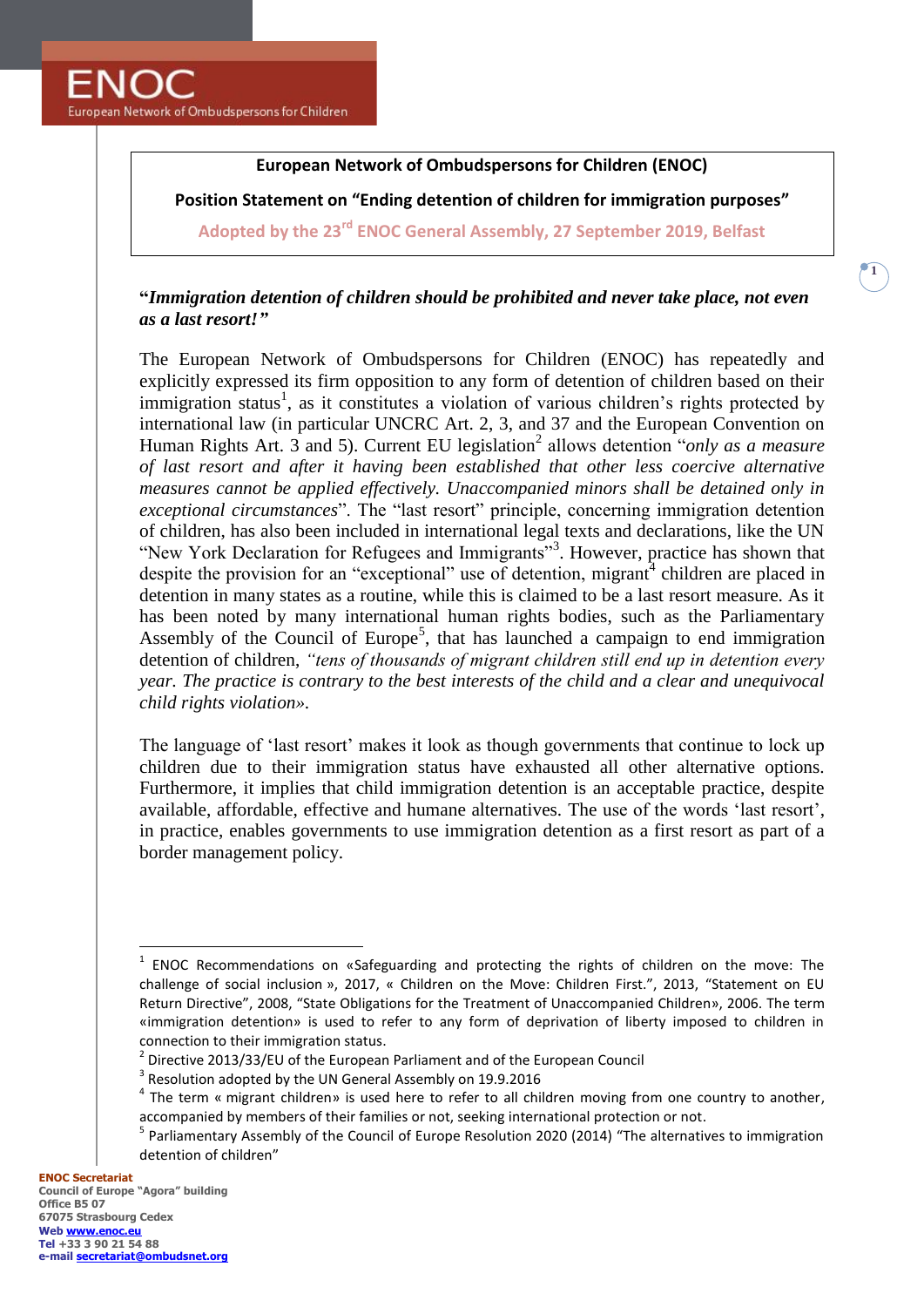We, members of ENOC, express our severe concern about the still widely implemented practice of detaining children because of their immigration status, using the excuse of "last resort". Therefore,

A. **Recalling international Human Rights Institutions stating that immigration detention of children always contravenes to the best interest of the child (as enshrined in UNCRC Art. 3), is arbitrary and constitutes a violation of the child's human rights.** In particular:

**2**

- The Joint General Comment No. 4 (2017) of the Committee on the Protection of the Rights of All Migrant Workers and Members of Their Families and No. 23 (2017) of the Committee on the Rights of the Child, on State obligations regarding the human rights of children in the context of international migration in countries of origin, transit, destination and return, stating that: *«.. The possibility of detaining children as a measure of last resort, which may apply* in *other contexts such as juvenile criminal justice, is not applicable in immigration proceedings as it would conflict with the principle of the best interests of the child and the right to development » and « Any kind of child immigration detention should be forbidden by law and such prohibition should be fully implemented in practice »;*
- The Resolution 2020 of the Council of Europe Parliamentary Assembly (PACE, 2014), calling member States: *"… to acknowledge that it is never in the best interests of a child to be detained on the basis of their or their parent's immigration status; to introduce the prohibition of the detention of children for immigration reasons into this legislation, if it has not yet been done, and ensure its full implementation in practice; to refrain from placing unaccompanied or separated children in administrative detention….";*
- The European Court of Human Rights judgements<sup>6</sup>, in which the Court, after considering the conditions of detention of migrant children in particular cases, has expressed the opinion that the best interest of the child had not been considered and the detention constituted inhuman and degrading treatment and/or violation of the children's right to liberty and security and, consequently, was contrary to the European Convention of Human Rights;
- The UNHRC Special Rapporteur on torture and other cruel, inhuman or degrading treatment or punishment<sup>7</sup>, stating that: "... the deprivation of liberty of children *based on their or their parents' migration status is never in the best interests of the child, exceeds the requirement of necessity, becomes grossly disproportionate and may constitute cruel, inhuman or degrading treatment of migrant children".*

 $\overline{a}$ 

<sup>&</sup>lt;sup>66</sup> Summarised in ECtHR factsheets on unaccompanied migrant minors, 2019 and on accompanied minors, 2018 https://www.echr.coe.int/Documents/FS\_Unaccompanied\_migrant\_minors\_detention\_ENG.pdf [https://www.echr.coe.int/Documents/FS\\_Accompanied\\_migrant\\_minors\\_detention\\_ENG.pdf](https://www.echr.coe.int/Documents/FS_Accompanied_migrant_minors_detention_ENG.pdf)

<sup>7</sup> UN General Assembly Human Rights Council, Report of the Special Rapporteur on torture and other cruel, inhuman or degrading treatment or punishment, A/HRC/22/53, 5 March 2013 para 80.